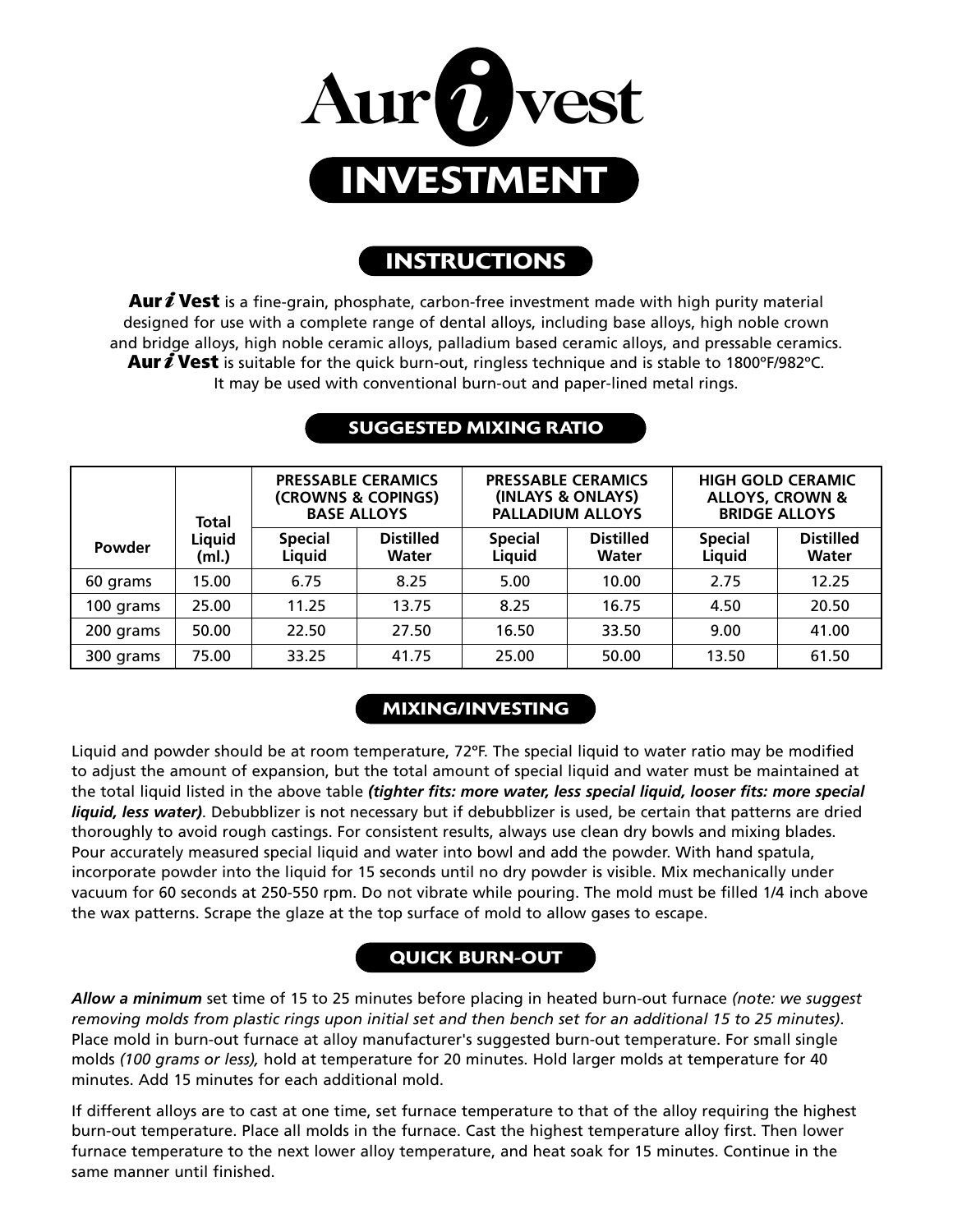### **STANDARD BURN-OUT**

Place molds in furnace at room temperature and heat to suggested temperatures in Table 2 at a rate of 11ºF (6ºC) per minute. Heat soak at burn-out temperature for 45 minutes. Add 15 minutes for each additional mold.

#### *SUGGESTED ALLOY BURN-OUT TEMPERATURES*

| <b>Base Metal Alloys</b> | High Gold Ceramic Alloy<br>& Palladium Alloy | Crown & Bridge<br>Gold Alloys |  |
|--------------------------|----------------------------------------------|-------------------------------|--|
| 1700°F/927°C             | $1500^{\circ}$ F/816 $^{\circ}$ C            | 1150°F/620°C                  |  |

*FOR PRESSABLE CERAMICS FOLLOW MANUFACTURERS INSTRUCTIONS FOR BURN-OUT TEMPERATURE*

# **CASTING**

In casting machines, high gold crown and bridge alloys that have higher densities require less windings *(e.g. 2 turns)* than lower density gold-palladium, palladium, or base metal ceramic alloys *(e.g. 3 to 4 turns)*. Increase the number of windings accordingly.

### **DEVESTING**

*METALS:* Allow mold to bench cool. Do not wet investment. Break as much bulk as possible. Use old carbide burs to remove investment from inside copings, then sandblast.

*PRESSABLE CERAMICS:* After the mold has bench cooled to room temperature, take an unused plunger and place it parallel to the plunger in the pressed unit to determine the length that plunger has moved. This allows marking around the investment so that excess may be cut off with a diamond disc or some other type of cutting tool. Devest with 50 micron glassbeads with the pressure end blowing the beads at the sprue base to the top of the units at 2 to 3 bars. Best results are obtained by maintaining the blast tip at a 45 degree angle to the pressed surface.

### **PRECAUTIONS**

#### *Liquid is FREEZE STABILIZED.*

Should liquid freeze, allow to thaw at ambient temperature and shake well before using.

*WARNING:* Avoid breathing investment dust, **Aur***i***Vest** contains silica.



*Aurident is a member of Identalloy Council and maintains the highest manufacturing standards.* P.O. Box 7200, Fullerton, California 92834-7200 • Tel 800-422-7373 *Visit our website at www.aurident.com*